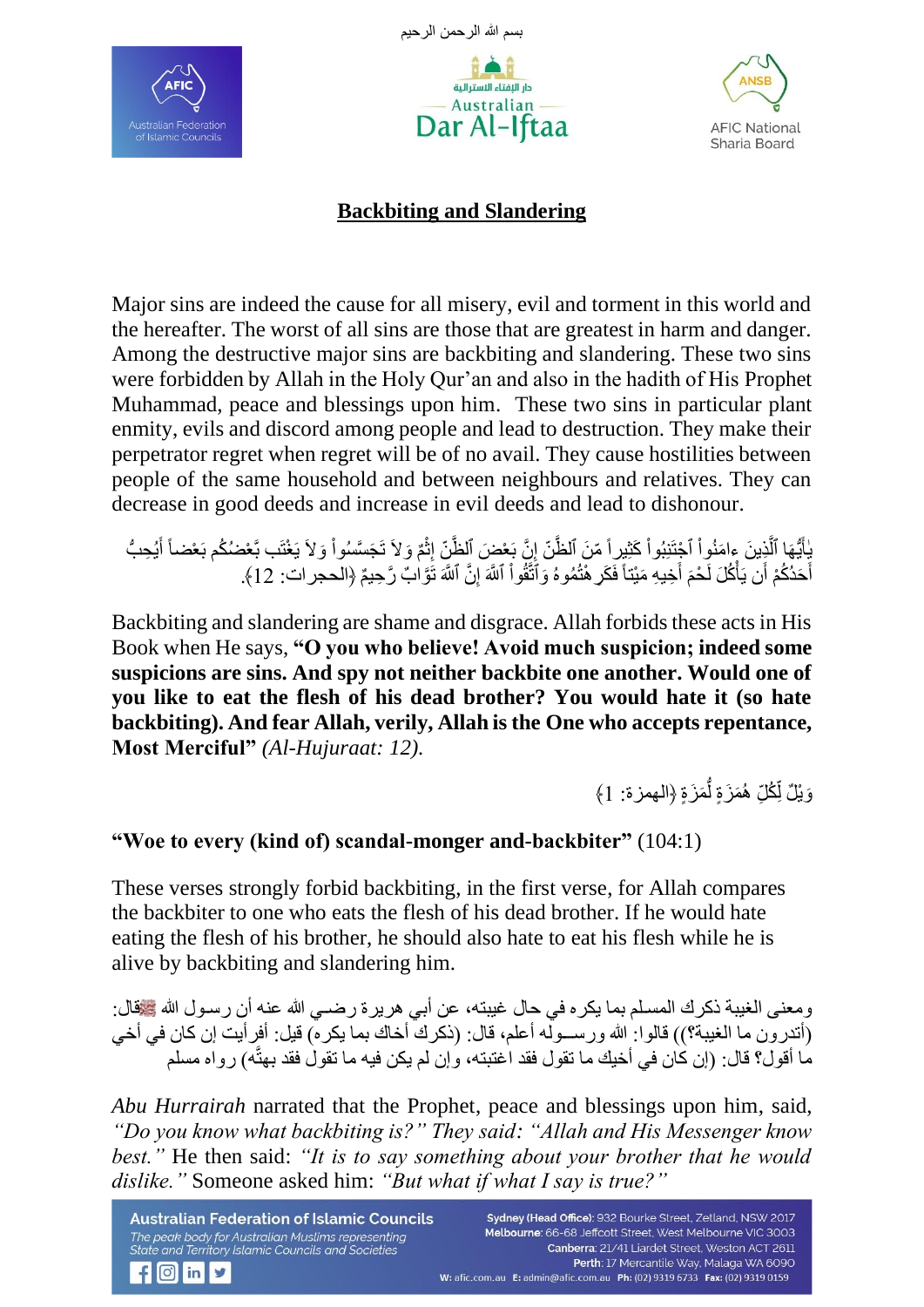





The Messenger of Allah said: *"If what you say about him is true, you are backbiting him, but if it is not true then you have slandered him." (Muslim).*

وعن أنس رضــــي الله عنـه قال: قال رســـول الله ﷺ: (لمـا عرج بـي مررت بقوم لـهم أظفار من نحـاس، يخمشون وجوههم وصدور هم، فقلت: من هؤلاء يا جبريل؟ قال: هؤلاء الذين يأكلون لحوم الناس، ويقعون في أعر اضبهم)

Anas narrated that the Prophet s*allallaahu 'alaihi wa sallam* said: *"When I was raised to heaven, I passed by a people who had copper nails with which they scratched their faces and chests."* I said: *"O Jibreel, who are these?"* He said: *"These are those who used to eat other people's flesh and attack their honour." (Aboo Dawood)* 

عن سهل بن سعد رضمي الله عنه قال: قال رسول الله ﷺ: (من يضمن لي ما بين لحييه وما بين رجليه أضمن له الجنة) رواه البخاري ومسلم،

*Sahl ibn Sa'd* narrated that the Prophet s*allallaahu 'alaihi wa sallam* said:*"Whoever protects his tongue from unlawful utterances and his private parts (from extramarital intimacy), I shall guarantee him entry into Paradise."* 

عن أبي موسى ر ضبي الله عنه قال: قلت: يا ر سو ل الله، أي المسلمين أفضل؟ قال: (من سلم المسلمون من لسانه ويده) ر واه مسلم

*Abu Moosa Al-Ash'aree* said, *"I asked the Messenger of Allah: Who is the best Muslim?* The Messenger of Allah replied, *"He is the one from whose hands and words the Muslims are safe.*

عن [معاذ بن جبل](https://www.alukah.net/sharia/0/46075) ر ضبي الله عنه قال: قلت: يا ر سول الله، أخبر نبي بعمل يدخلني الجنة ويباعدني عن النار ، قال: ((لقد سـألت عن عظيم، وإنه ليسـيرٌ على من يسـر ه الله تعالى عليه: تعبدُ الله لا تشـر ك به شَـيئًا، و تقيم الصـلاَة، وتؤتي الزكاة، وتصـوم رمضـان، وتحج البيت))، ثم قال: ((ألا أدلك على أبواب الخير؟ الصـوم جُنَّةٌ، والصدق ب تطفئ الخطيئة كما يطفئ الماء النار ، وصـلاة الرجل في جوف الليل، ثم تلا :﴿ تَتَجَافَى ِ جُنُوبُهُمْ عَنِ الْمَضَاجِعِ ﴾ ]السجدة: 16.[ ْ

ثم قال: ((ألا أخبرك بر أس الأمر وعموده وذروة سـنامه؟)) قلت: بلي يا رسـول الله، قال: ((رأس الأمر : الإسلام، و عموده: الصلاة، وذروة سنامه: الجهاد)).

**Australian Federation of Islamic Councils** The peak body for Australian Muslims representing State and Territory Islamic Councils and Societies

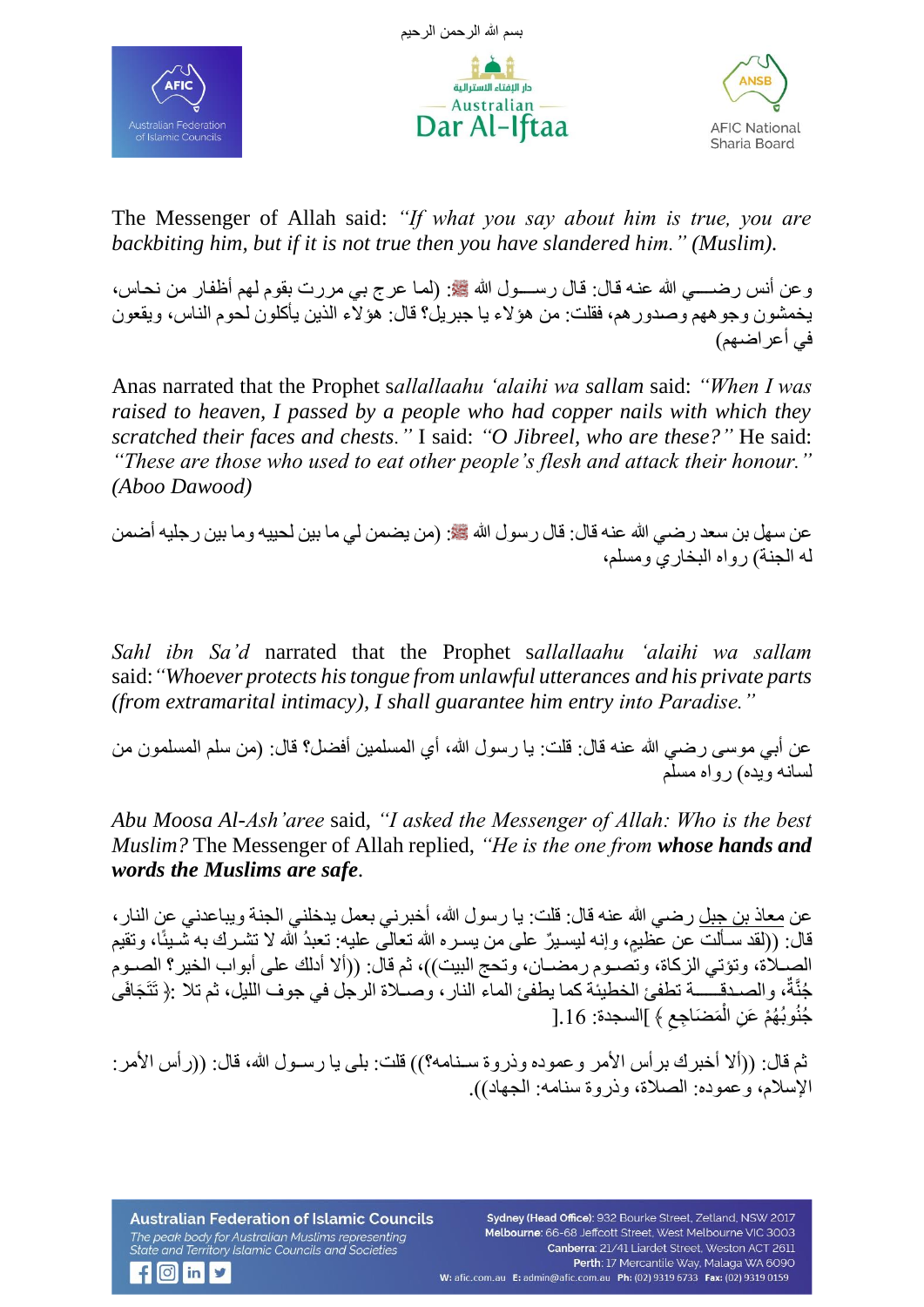







ثم قال: ((ألا أخبرك بِمِلاك ذلك كله؟)) فقلت: بلي يا رســول الله، فأخذ بلســانـه وقال: ((كف عليك هذا))، قلت: يا نبي الله، وإنا لمؤاخذون بما ننكلم به؟! فقال: ((ثكلتك أمك يا معاذ، و هل يكُبُّ الناسَ في النار على و جو ههم - أو قال: علي مناخر هم - إلا حصائدُ ألسنتهم))؛ رواه التر مذي، وقال: حديث حسن صحيح.

*Mu'aath ibn Jabal* said: *"I asked: O Messenger of Allah, tell me of a deed that will make me enter Paradise and keep me away from the Fire*. The Prophet s*allallaahu 'alaihi wa sallam* said*: 'You have asked of a great matter but it is easy for whosoever Allah makes it easy. You should worship Allah without associating anything with Him, perform Salaah, pay Zakaah (charity), fast during the month of Ramadaan and perform pilgrimage if you are able to." He then added: 'Should I show you the gateways to goodness? Fasting is a shield (from evils), charity extinguishes sins as water extinguishes fire and praying in the middle of the night."* He then recited this verse: *"Their sides forsake their beds to invoke their Lord in fear and hope and they spend (charity in Allah's cause) out of what We have bestowed them. No person knows what is kept hidden for them of joy as a reward for what they used to do."(As-Sajdah: 16-17)* The Messenger of Allah then said: "*Should I tell you the head of the matter, its pillar and its peak?"* I said: Yes, O Messenger of Allah. He then said: *"The head of the matter is Islam, its pillar is Salaah (prayer) and its peak is Striving in the way of Allah."* He then asked: *"Should I tell you of the foundation of all that?"* I said: *"Yes O Messenger of Allah. He then took hold of his tongue and said, 'Hold back this."* I said: O Messenger of Allah, are we going to be held responsible for what we utter? He said: *"…, does anything cast people into the Fire on their faces except what their tongues have uttered?" (At-Tirmdhee)*

Therefore, do not treat the issue of backbiting with indifference because it is a great sin.

Allah Almighty said:

 $f$   $\circ$  in  $\prime$ 

وَتَحْسَبُونَهُ هَيِّناً وَهُوَ عِندَ ٱللَّهِ عَظِيمٌ [النور:15].

## **"You considered it a little thing, while with Allah it was very great."**

Backbiting is so widespread that it has become the topic of people's meetings and an avenue for expressing their anger, misgivings and jealousy. Those who indulge in backbiting are unaware of the fact that they are only harming themselves. On a Day that no father will give his son any of his good deeds nor a friend to his friend. All will be saying, 'Myself, myself.'

**Australian Federation of Islamic Councils** The peak body for Australian Muslims representing State and Territory Islamic Councils and Societies

Sydney (Head Office): 932 Bourke Street, Zetland, NSW 2017 Melbourne: 66-68 Jeffcott Street, West Melbourne VIC 3003 Canberra: 21/41 Liardet Street, Weston ACT 2611 Perth: 17 Mercantile Way, Malaga WA 6090 W: afic.com.au E: admin@afic.com.au Ph: (02) 9319 6733 Fax: (02) 9319 0159